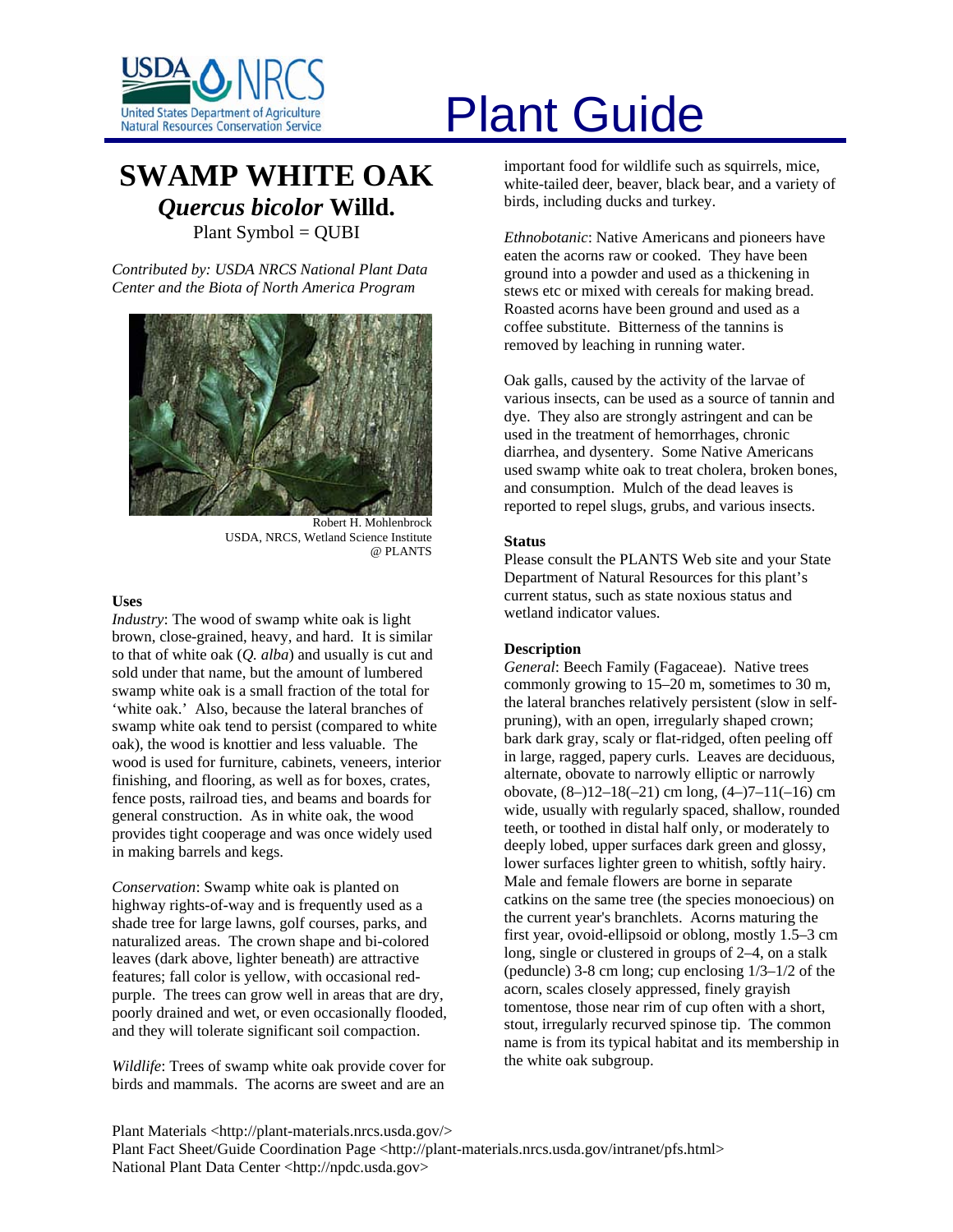Swamp white oak is a member of the white oak subgroup (subgenus *Quercus*) and hybridizes with related species, including white oak (*Q. alba*), overcup oak (*Q. lyrata*), and bur oak (*Q. macrocarpa*). Swamp white oak is distinguished from all similar native species by its long-stalked acorns.

*Variation within the species*: Formal variants are not recognized.

# **Distribution**

Swamp white oak occurs mainly in the Midwestern states from Iowa, Missouri, eastern Kentucky, and southern Wisconsin east to New York, Pennsylvania, Connecticut, and Massachusetts. Isolated populations occur northward in Minnesota, other New England states, and Quebec and Ontario, and southward to Tennessee, Virginia, and North Carolina. For current distribution, please consult the Plant Profile page for this species on the PLANTS Web site.

#### **Establishment**

*Adaptation*: Swamp white oak occurs in a variety of soils (from silty clay to silt and sandy loams) in swamp forests of river bottoms, streamsides, depressions, borders of ponds, lakes and swamps, and moist peaty flats. It also occurs on moist slopes and poorly drained uplands, at elevations of 0-1000 meters. Swamp white oak grows best in full sun in moist to wet, deep, acidic soils. Development of a 2 layer root system allows it to grow well in areas that are flooded in spring but markedly dry in summer.

Young trees of swamp white oak are tolerant of light shade but become more characteristic of full sun with maturity. Swamp white oak usually is a minor component of the forests in which it occurs, perhaps depending on local disturbance for release into the canopy. Stands of elm-ash-cottonwood will convert to oak-dominated stands that include swamp white oak. White oak forests (of which swamp white oak is a component) will progress towards hickory and beech forests if undisturbed.

Flowering occurs in May–June, during early development of the leaves, while fruiting occurs in August–October.

*General*: Seed production in swamp white oak begins at 20–30 years. The greatest production occurs between 75–100 years; good seed crops are produced every 3–5 years. The acorns have no dormancy and may germinate the same season as ripening and falling. The maximum age for trees of swamp white oak is 300–350 years.

Swamp white oak can sprout from the stump or root crown if damaged or top-killed.

Swamp white oak can be transplanted or propagated from seed. Young plants from containers and young trees in ball-and-burlap are best planted in early spring. Bare-root transplants also are best done in the spring, but these may be difficult because of the strong and rapid development of the taproot.

Acorns are capable of germination as soon as ripe and must be collected for storage shortly after falling from the tree. They retain viability in storage for only a few months, especially if allowed to dry, and should be stored over winter in a cool, moist place at 1–4° C. Germination frequency may be enhanced by stratifying 30–60 days at 1–5° C., but stratification is not required for germination. Acorns planted in the fall in permanent positions give the best results.

#### **Management**

Swamp white oak is susceptible to various insect pests, fungi, cankers, and wilts but none are serious. It is relatively resistant to oak wilt but may be affected by "oak decline;" anthracnose may sometimes be a problem. Growth in alkaline soils (with pH above 7.2) may cause iron chlorosis.

Because of the slow self-pruning habit of swamp white oak, lower branches may require pruning in areas where high clearance is necessary.

Severe fires can top-kill mature trees of swamp white oak. Fire-damaged survivors are susceptible to disease and insect attack. Moderate fires may kill seedlings and saplings, but young individuals can resprout following fire. Acorns are easily destroyed by fire because of high moisture content.

# **Cultivars, Improved and Selected Materials (and area of origin)**

These plant materials are readily available from commercial sources. Contact your local Natural Resources Conservation Service (formerly Soil Conservation Service) office for more information. Look in the phone book under "United States Government." The Natural Resources Conservation Service will be listed under the subheading "Department of Agriculture."

# **References**

Anonymous 1998. *1998 Urban tree of the year: Swamp white oak*. IN: *City Trees, The Journal of The Society of Municipal Arborists*. Vol. 34, No. 1. <http://www.urban